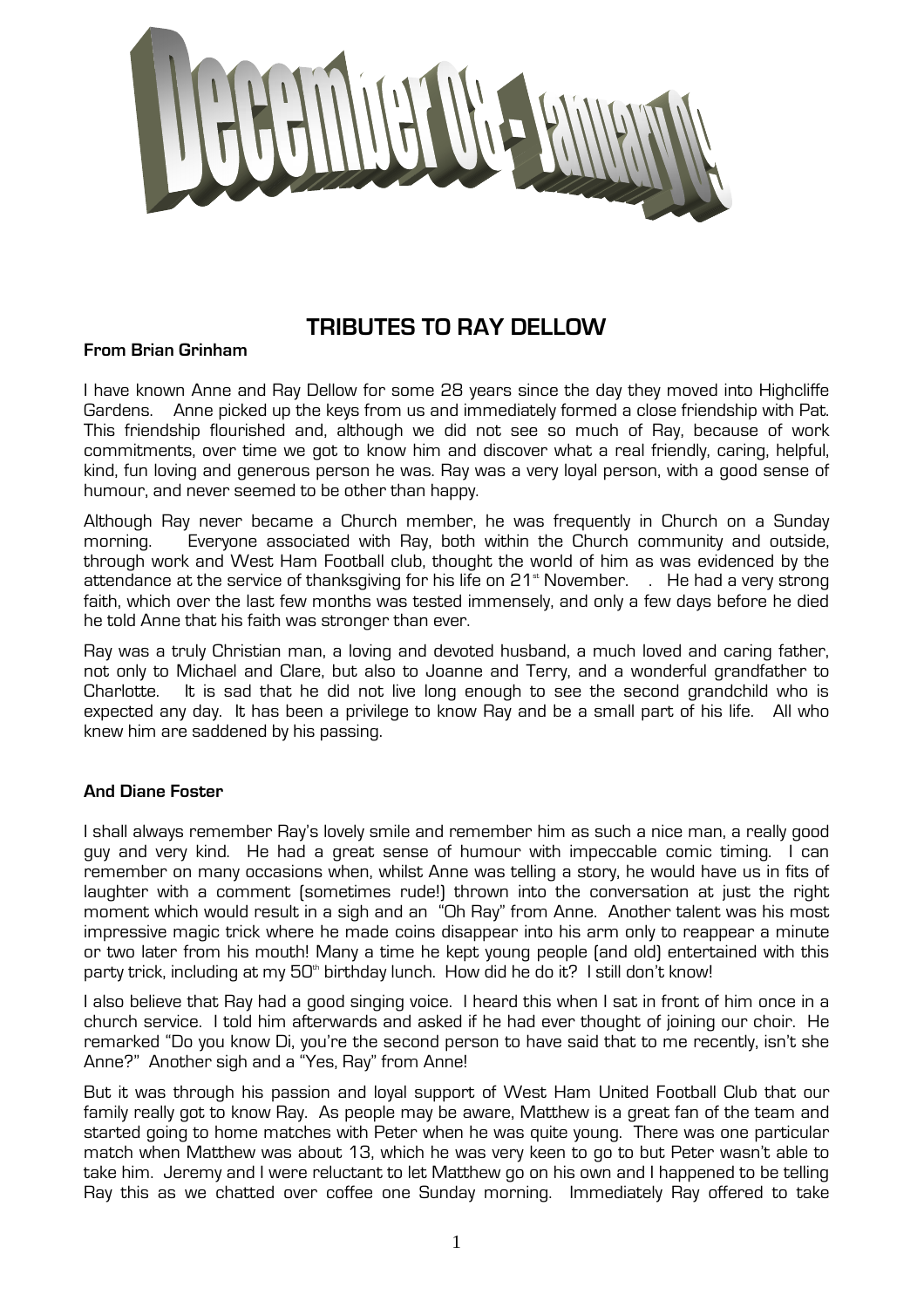Matthew with him and Michael and their friends, and not only to that match but any home game as he and Michael were season ticket holders and attended every one. So the arrangement was made, Ray would take Matthew in his car, make sure he found his seat and then meet him afterwards to bring him home. Matthew was happy and I felt confident that he would be safe.

I thanked Ray the week after the game and asked if Matthew had been ok. Ray replied "Yeah, yeah, no problem Di, he had a great time, and especially enjoyed going to the pub and betting shop before the game." I remember laughing at the time, thinking he was joking and it was only some years later that I realised that Matthew actually *did* in fact always go to the pub and betting shop whenever he went to a match with Ray!

A bond developed between Matthew and Ray through their love of West Ham and Matthew would often go to matches with Ray and Michael including two trips to Cardiff when West Ham were in the play-off finals. And you can be sure that whenever Ray and Matthew saw each other on a Sunday morning you could guess what the topic of their conversation would be!

We will miss Ray very much, but we have so many fond memories.

#### **Matthew writes**:

For me, memories of Ray inevitably consist of West Ham. Over the last few years, Ray was kind enough to take me to many matches, including two of the most memorable I have been to, the playoff finals in 2004 and 2005 in Cardiff. Without Ray's offer to take me along with him, Michael and their friends, I would not have been able to go, and for this I was immensely grateful. I will always remember Ray's routine before a match at Upton Park - a visit to the Central Pub in the Barking Road, followed by a quick dash into Ladbrokes, then maybe pie and mash before taking our seats in the East Stand. The routine stayed the same every time I went to a match with Ray. Whenever I saw Ray in church there would always be a conversation about the current state of West Ham, however depressing it may have been. When I go to matches with Grandad, one of the first things we used to say to each other was "I wonder if Ray is here", and I would always stand up to see if I could see him at the other end of the terrace.

I will always remember Ray for his kindness and his unyielding and ardent support for his team.

# **CHRISTMAS SHOE BOX APPEAL 2008**

Thank you to everyone who helped in any way to make 56 shoe box parcels. We exceeded our target of 50 by 6!... Thanks everyone for the good effort. **Jo Wright** 

### **J.M.A. (Junior Missions For All) SERVICE**

Philippa led a happy service on 16<sup>th</sup> November, when certificates and badges were presented to our J.M.A. members,

Together with donations and profit fro m the Beetle Drive, over £500 was raised. This is a great achievement, so thank you to everyone who has supported J.M.A. this year

The children took an active part in the service which they all enjoyed. Thank you, Philippa, for arranging it all. **Diane**

Thank you, Diane, for all the encouragement which you give to the children and for arranging the forthcoming Beetle Drive! Details later.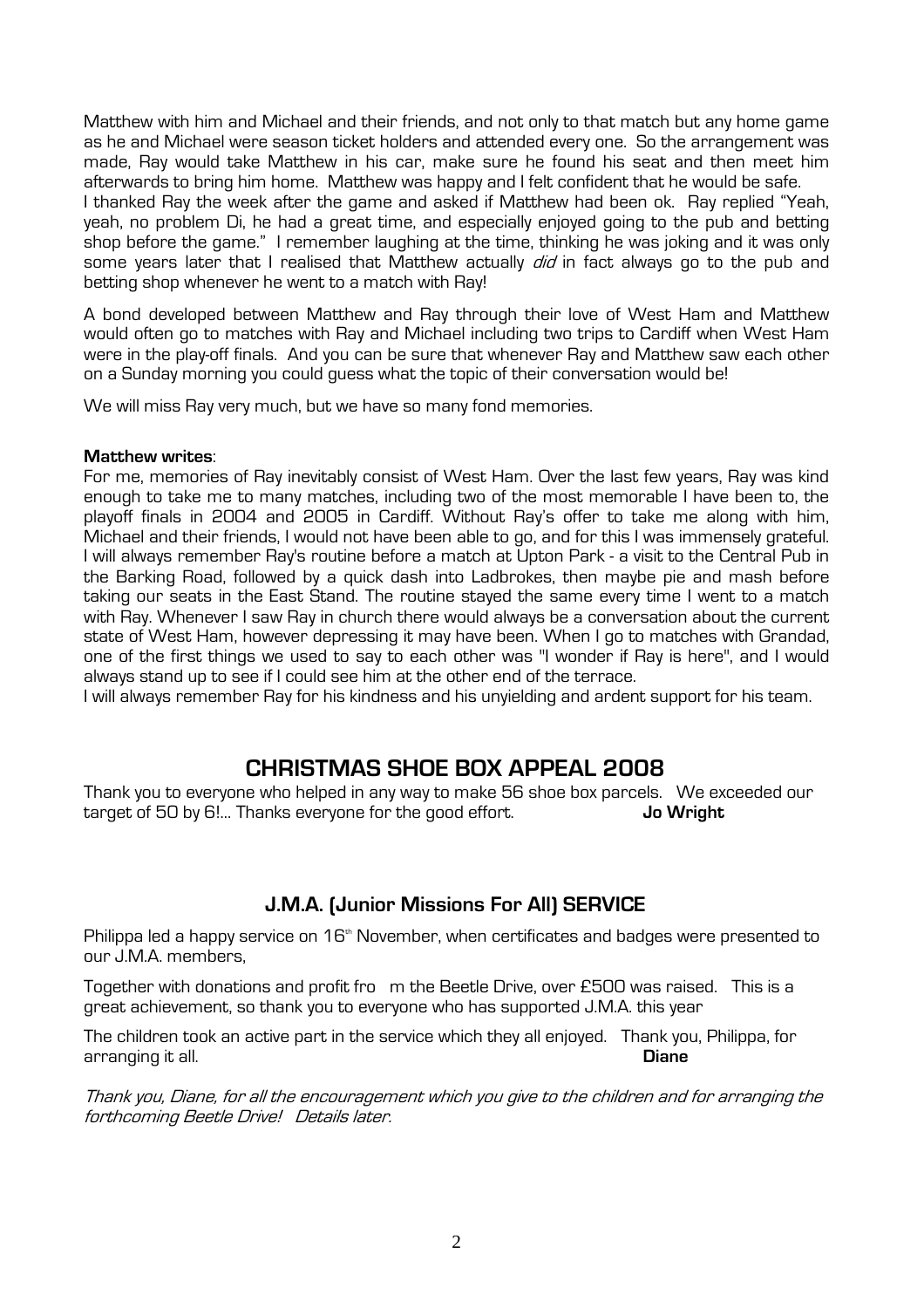# **ACTION FOR CHILDREN - 'SLIDES' EVENING'**

We spent a most entertaining evening looking at pictures from as near as the restoration work being carried out at Valentines Mansion in Cranbrook Park and as far away as Moscow, and many other interesting places around the globe. Including donations from people who could not be present the evening raised a total of £130. We thank everyone who came and helped in so many ways to make the evening such a success. **Catherine & Frank**

## **TRAIDCRAFT CATALOGUE**

The new Traidcraft catalogue includes everything you need for your fair trade festive season. Decorate with handmade ornaments; lay the table with their new white Christmas ceramics' range from Thailand and toast the New Year with glasses from their Bolivian recycled glass range. There are some beautiful Christmas cards and gift ideas for all the family.

There are catalogues in church, so please take one and let me know what you would like to order. You are asked to pay for your order after delivery and cheques should be made out to Philippa Normanton. Thank you for your continued support of Traidcraft as they aim to fight poverty through trade.

## **CHRISTMAS CARDS**

We will again be joining with other churches to distribute Christmas cards to all the households around the church during the week beginning  $8<sup>th</sup>$  December. Volunteers will be needed for this job – please sign up at the back of the church.

If you would like to send a Christmas card to the whole congregation you will find a display board in the vestibule at the entrance to the church. This will be available from the beginning of December –<br>I think it's a nice ideal I think it's a nice idea! **Barbara**

# **CHRISTMAS CHURCH LUNCH**

If you wish to come to the lunch on **Thursday 18th December** at 1.00 pm in the Hall, please see Catherine . The charge for a starter, turkey dinner, pudding hot or cold, with tea or coffee and mince pies and mints is still only £3 (no increase yet again!). Come along and join us.

# **CHURCH FELLOWSHIP SPECIAL! - TUESDAY DECEMBER 9TH .**

This year our Christmas programme is different. Our organist Andrew has assembled a choir of children from around the Circuit to present a musical programme lasting about half an hour, after which we shall enjoy traditional refreshments. The second half of the programme will include some Christmas readings by members of the Church Fellowship and also some Christmas music by our own Church Choir. This will take place in the church beginning at 8 o'clock. We do hope that people who don't usually come to the Church Fellowship meetings will come along to what will be a most enjoyable event.

# **MINCE PIES WANTED**

We would like to serve mince pies after the Carol Service on the evening of 21<sup>th</sup> December. A list can be found at the back of the church for you to indicate whether you are able to supply a dozen or so. **Barbara (for Catering Committee)**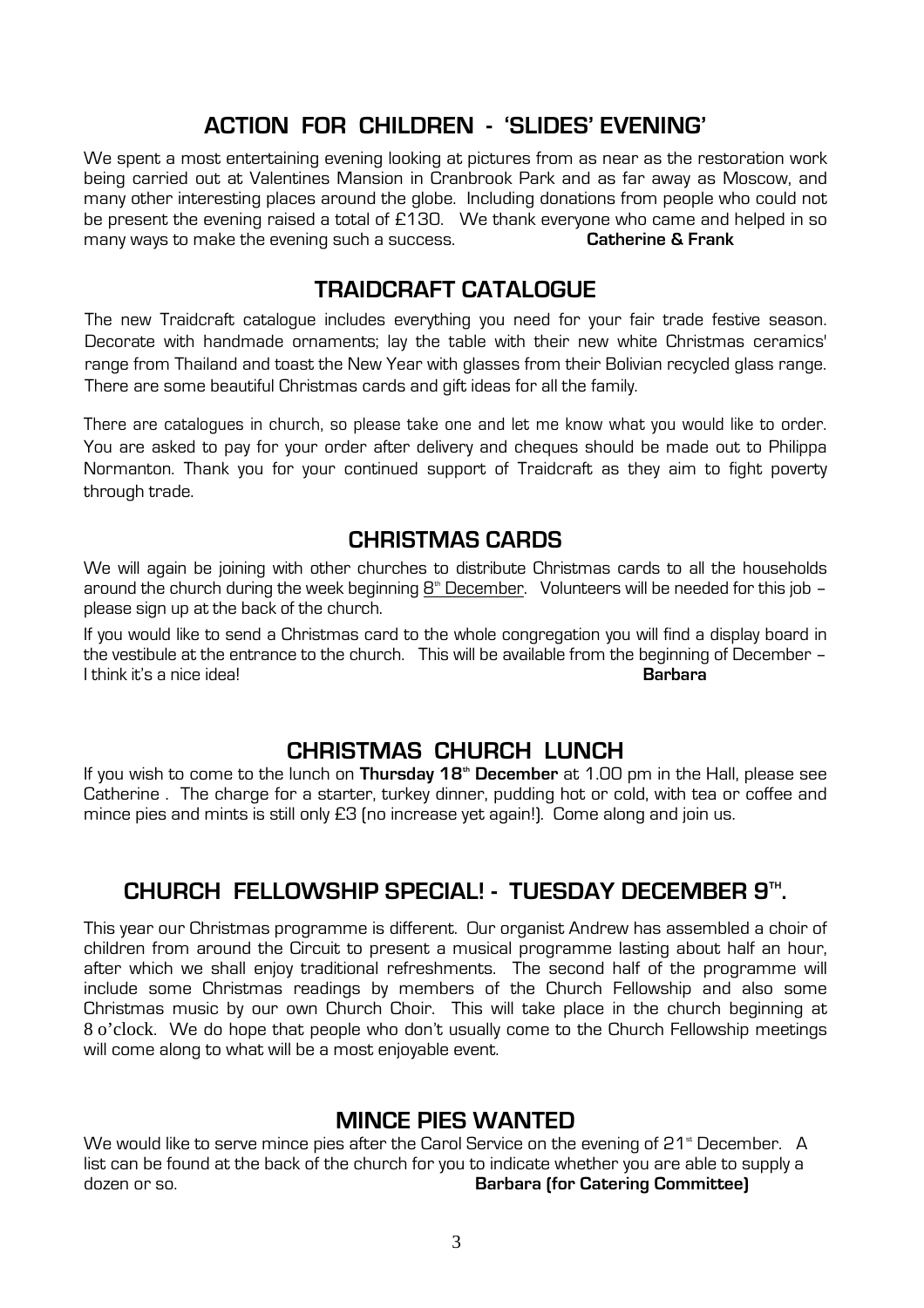# **CHRISTMAS ARRANGEMENTS AT THE DRIVE**

|                                            |          | Sunday 14 <sup>th</sup> December 10.45 am. Allan Ramsden will lead the Toy Service, when toys and<br>monetary gifts will be given to the Loughton Family Centre |
|--------------------------------------------|----------|-----------------------------------------------------------------------------------------------------------------------------------------------------------------|
| Sunday 21 <sup>st</sup> December 10.45 am. |          | Philippa will lead a whole church Nativity Service                                                                                                              |
|                                            | 6.30 pm  | Carol Service with Stephen followed by refreshments in the<br>Parlour. (The collection at this service will be given to<br>Shelter - the National Charity)      |
| Christmas Eve                              | 5.30pm   | Songs and stories with Stephen                                                                                                                                  |
|                                            | 11.30 pm | Holy Communion with Stephen The Communion collection<br>will be given to the Redbridge Night Shelter.                                                           |
| Christmas Day                              | 10.45 am | Family Service with Philippa. The collection will be for<br>'Action for Children'. Please bring an unopened present<br>with you, to open in church!             |

# **VERNEY**

Don't be surprised when you miss seeing Verney in church for a few weeks. She has gone to New York to visit her sister, who is in her nineties. She also hopes to visit her brother in Canada. At home is another sister in her nineties, who needs a lot of care. Verney spends a lot of time with her so she is a very busy lady. We send her our love.

## **ROTAS**

Catherine will be preparing the Flower and Refreshments rotas very soon. Please see her if you wish to help with either rota. Thank you.

# **CHURCH FELLOWSHIP**

On Tuesday February 3rd, Lorna Wright will be speaking about her experience at a Jamboree Camp in Kent in July 2008. She also hopes to speak about a forthcoming trip to the Himalayas, which will take place in July and August 2009.

Do come along to hear **about this exciting** about this exciting project.

Friday 12th December **Graham Kendrick Concert**  Ilford Town Hall starting at 7.30 pm Tickets cost £12 or £14 and are available from City Gates Christian Centre 316 High Road Ilford Tel: 020 8514 0188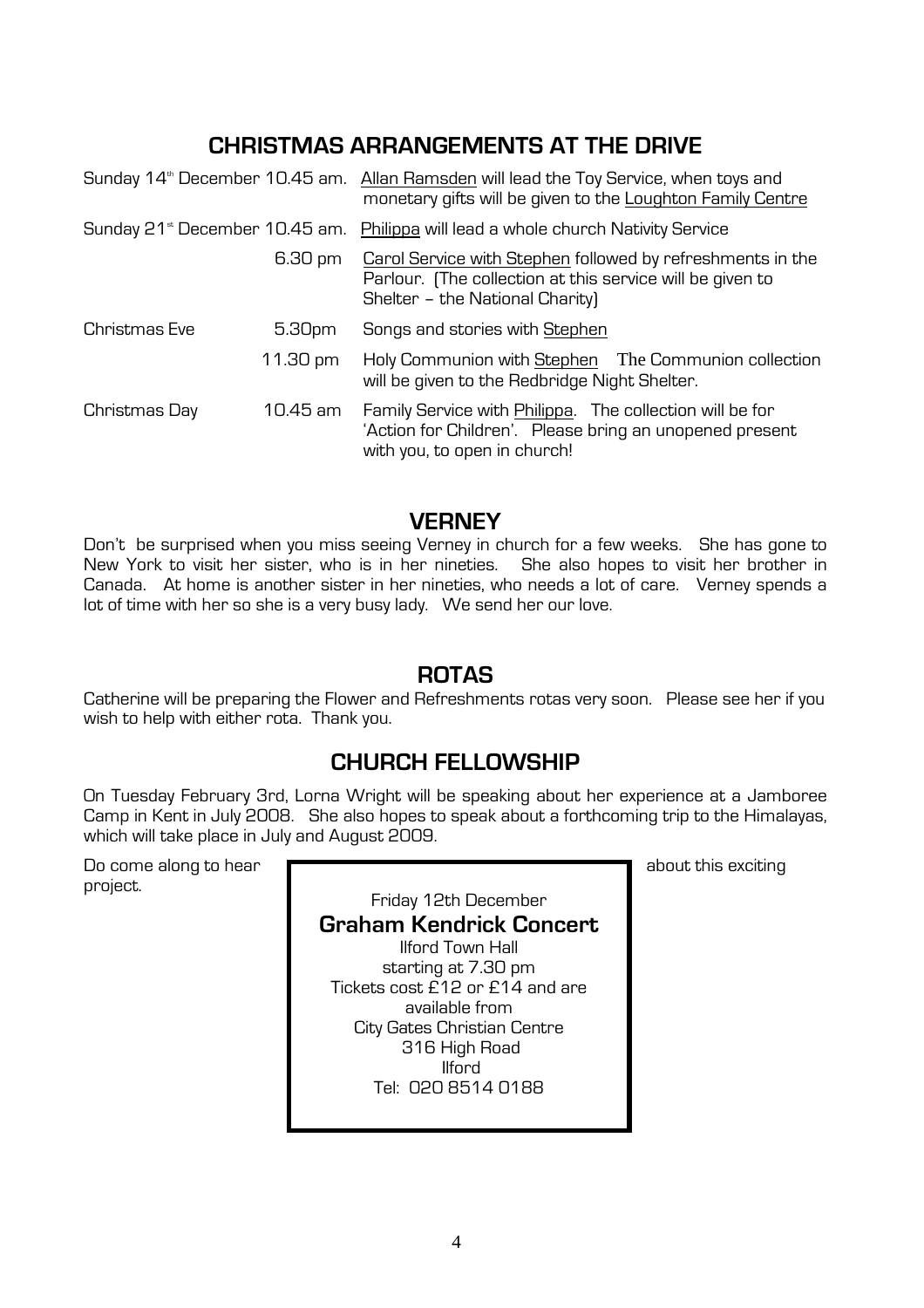# **THE CIRCUIT OFFICE**

This is now at Beacontree Heath Methodist Church, The Broadway, Dagenham RM8 1DZ. The telephone number is 020 8517 6159.

Diane Lilley has been appointed to the post of Circuit Administrator, and has decided that she will always be in the office on a Wednesday.

Her e-mail address is bdicircuitoffice@btconnect.com.

Diane also plans to write and circulate a Circuit Bulletin, which we have agreed to display in our church, and perhaps some items in our Newsletter

# **WATCH-NIGHT SERVICES AROUND THE CIRCUIT WEDNESDAY 31ST DECEMBER**

Barking Refreshments from 10 pm and worship from 11 pm - Rev Michael Moon

Barkingside **Refreshments from 10.30 pm and service from 11 pm - Rev Denys Bament** 

Old Dagenham Refreshments at 10.30 pm and service at 11 pm

# **SCOUT & GUIDE GROUP NEWS**

Those of you who study the back page of the Newsletter will notice that there is a change in the entry for the uniformed organisations. Having been Group Manager for the past 10 years ever since, at 65, I had to give up my warrant, I have decided that the time has come for someone else to take over the reins. Hence you will see that Mike has agreed to take on the role as Acting Group Scout Leader. Acting – not because he is not capable of occupying the post, but because he already holds one warrant as Scout Leader and the rules say that you cannot be a GSL if you hold any other appointment in the Group.

I know that Mike will be well supported by Andrew Marriott our Group Secretary and by Peter Foster the Treasurer. I shall not be giving up all interest in the Group as Audrey and I will continue to look after the Group's interest in the Rodings site. In addition Mike has asked whether I will take up the long vacant post of Group Chairman which I am honoured to accept.

**John Taylor** 

### **PSALM 139 Adapted By Zephariah Kameeta**

Lord, you have examined me and know me You know everything I do From far away you understand all my thoughts You see me, whether I am confessing or denying you Even before I speak, you already know what I will say You are all around me on every side, you protect me with your power Your knowledge of me is too deep, for you knew me before I was born; and this is beyond my understanding. It is very dangerous to serve you in this world, but where can I go to escape from being the instrument of your peace?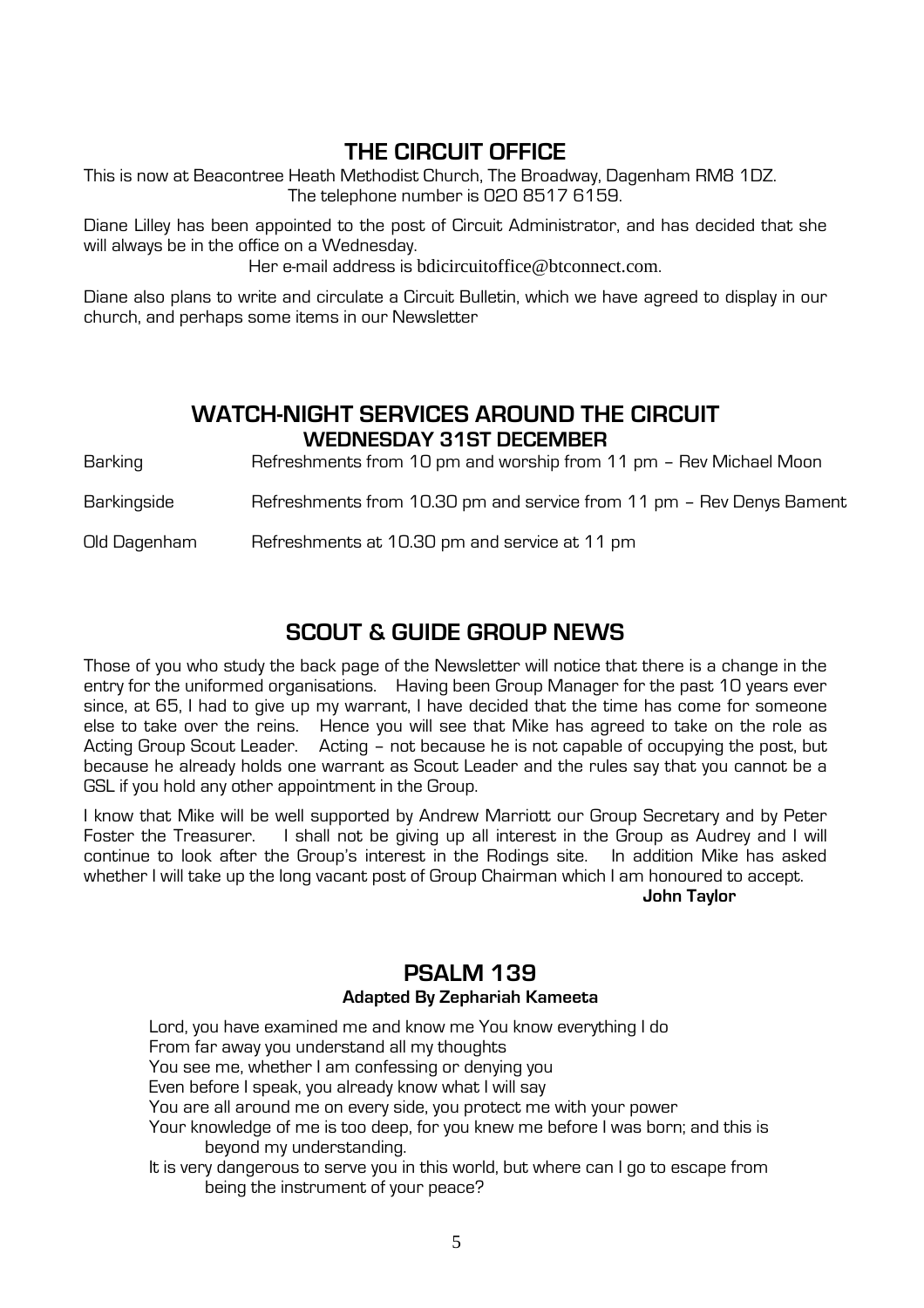Which far place can I flee to, without confessing you?

If I withdraw myself into neutrality, you would be here;

If I go into my office to hide behind my keyboard, you would be there;

If I take refuge in the farthest country away from the oppression of my people, you would be there to remind me of what I had promised you.

I could ask the darkness of my pain and humiliation to cover me, or the light of your love in my life to turn into darkness;

But even the night of my suffering dissolves in the light of your presence.

You created me in your image and loved me even before my mother conceived me. I praise you, what you do is so wonderful and above our human understanding

Examine me O God and change my mind Test me and clean my thoughts Start the revolution in my life Create me anew and guide me in your everlasting way.

Someone handed this to me, but I don't remember who it was – it's a lovely adaptation, and well worth reading.

**Editor**